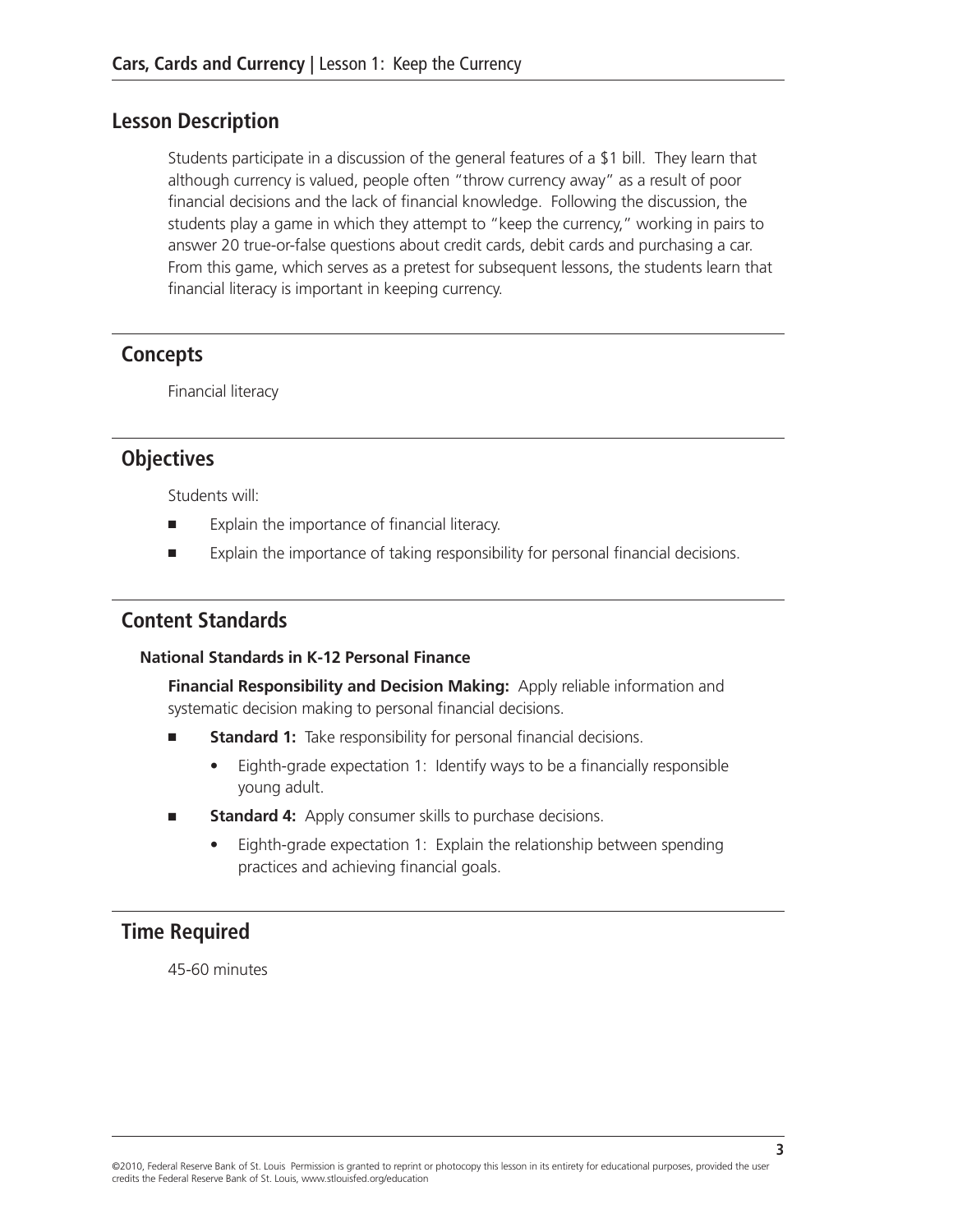### **Materials**

- One \$1 bill for demonstration
- A copy of Handout 1.1 for each pair of students
- A copy of Handout 1.2 for the teacher
- Copies of Handout 1.3 on paper of one color
- Copies of Handout 1.4 on paper of another color
- Cut Handouts 1.3 and 1.4 apart to provide one set of T and F cards for each pair of students.
- (Optional) Small prizes for the student pairs who have kept the most currency at the end of the "Keep the Currency" game

## **Procedures**

- 1. Show the class a \$1 bill. Discuss some of the general features of the bill, such as usage, color, size and shape. Explain that "currency" is another name for paper money. After a few minutes of discussion, inform the class that the discussion is finished, and throw the bill in the trash. As the students react to this, point out that people "throw currency away" every day in different ways—because of their lack of financial knowledge.
- 2. Explain that personal finance is becoming more complex every day, yet the average level of financial literacy for U.S. consumers is low. One survey conducted in 2008 found that 12th-grade students could correctly answer only 48.3 percent of the questions on a basic financial-skills quiz. If consumers do not want to throw currency away, they need to arm themselves with knowledge of basic economic and financial principles and to exercise smart spending and saving behaviors. Discuss the following:
	- • What is financial literacy? *(Answers may vary. Financial literacy can be defined as having knowledge of financial matters and applying that knowledge to one's life.)*
	- Why do more than one half of 12th-grade students appear to be financially illiterate? *(Answers may vary, but students might cite a lack of experience, poor parental examples and little education in personal finance.)*
	- What type of behavior would someone who is financially illiterate exhibit? *(bounced checks, overdrawn bank accounts, no bank account, spending beyond his or her means, sustained high credit card balances, frivolous credit card usage)*
	- What would you consider to be evidence of responsible financial behavior? *(having a bank account, saving, limited use of credit cards, credit cards paid in full each month, maintenance of a budget)*

<sup>©2010,</sup> Federal Reserve Bank of St. Louis Permission is granted to reprint or photocopy this lesson in its entirety for educational purposes, provided the user credits the Federal Reserve Bank of St. Louis, www.stlouisfed.org/education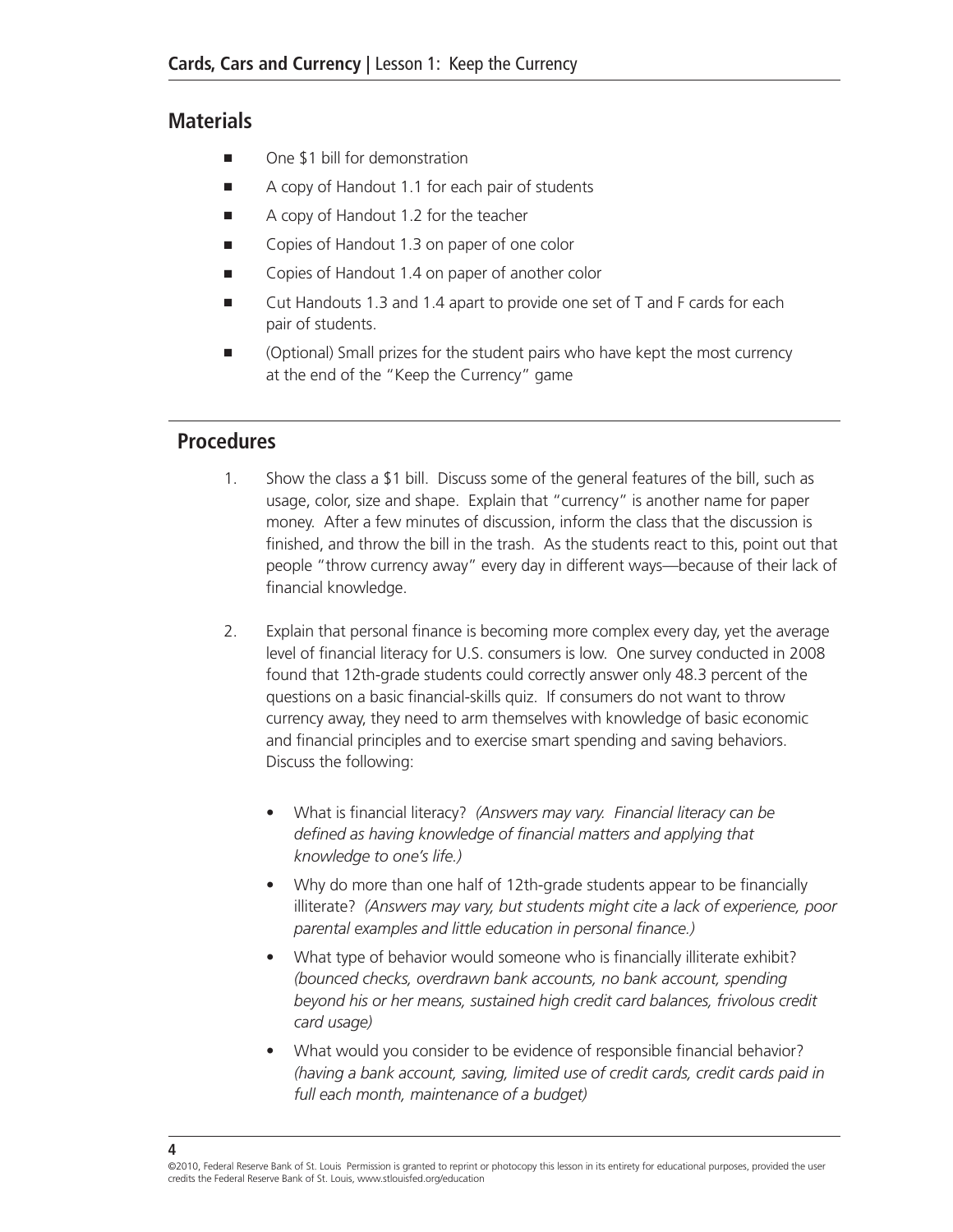- One responsible financial behavior is having a savings account and contributing to it regularly. To achieve a higher level of saving, how might you have to change your spending? *(Answers will vary, but students should recognize ways they could reduce their spending without a severe impact on their lifestyles, i.e. fewer stops for premium coffee drinks, one less shirt, fewer ring tone downloads.)*
- Why is it important to take responsibility for personal financial decisions? *(Answers may vary. It is important to take responsibility for personal financial decisions because of the effects of being irresponsible, such as loss of currency.)*
- The effect of financial irresponsibility is the loss of currency.

*Note: In April 2008, the National Jump\$tart Coalition released the financial literacy scores of 2008 high school seniors as measured by a national survey. This biennial survey was given to 6,856 high school seniors in 40 states. Students answered only 48.3 percent of the questions correctly. Only 48 percent of students knew that a credit card holder who only pays the minimum amount on the monthly card balances will pay more in annual finance charges than a cardholder who pays the full balance each month. The 31-question survey revealed that high school seniors have a lot to learn about personal finance. Additional information about the survey can be found at www.jumpstart.org.*

- 3. Ask the students if they think they could score higher than the students who participated in the national financial literacy survey. Tell the class that although the specific questions on the national survey were different from questions they will answer, they can test their financial knowledge by playing the "Keep the Currency" game.
- 4. Divide the students into pairs. Give each pair of students one copy of *Handout 1.1: Keep the Currency Score Sheet* and two cards—one T and one F card—cut from Handouts 1.3 and 1.4. Explain the rules of the game as follows:
	- Each pair of students pretends to start the game with \$200 in currency. The object of the game is to keep as much of this currency as possible by providing correct "true" or "false" responses to 20 statements.
	- • The teacher reads aloud the statements from *Handout 1.2: Keep the Currency Statements with Answers.* After each statement, the student partners should confer with one another, reach an agreement and hold up a card to designate their answer when given the signal by the teacher.
	- When all pairs are holding up their cards, the teacher will announce the correct answer. Pairs holding a card indicating the correct response can keep their currency. If their answer is incorrect, they subtract \$10 from their balance.
	- On Handout 1.1, each pair of students should circle either "Keep your currency!" if the question was answered correctly or "Deduct \$10" if the question was answered incorrectly. After each response, each pair of students also should enter its updated total of currency kept in the "Current Balance" column.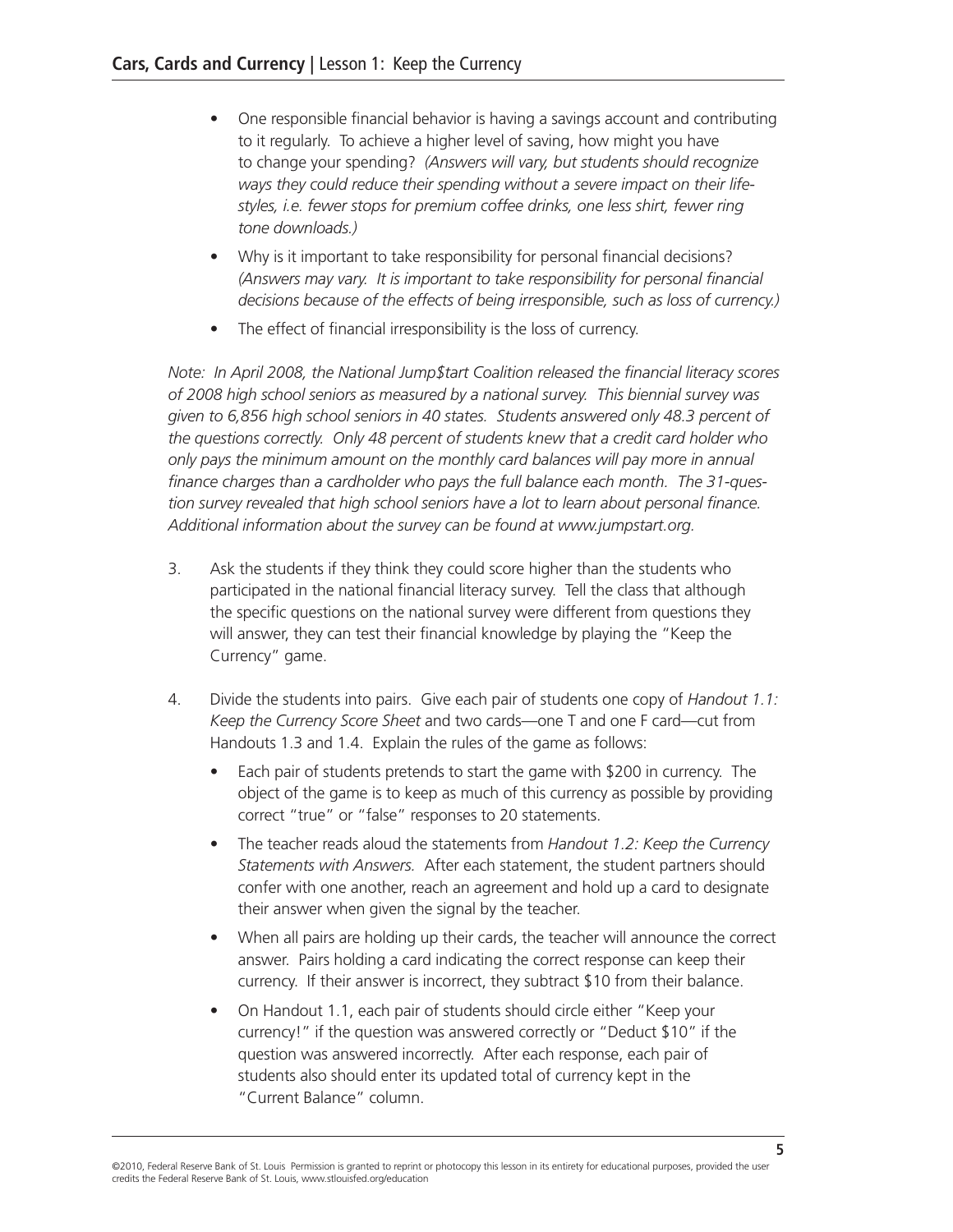- After all statements have been read, students who have retained the most currency win.
- 5. Discuss the fact that knowing the correct answer prevented currency from being thrown away. *(NOTE: Do not debrief the activity further or explain the answers or statements.)* Explain to the class that they will understand these statements more after the unit of study. Save the sets of cards for use at end of unit.

#### **Closure**

- 6. Remind students that ordinary people "throw currency away" because they don't have the financial knowledge and skills they need.
- 7. Explain that financial literacy involves applying financial knowledge and skills in our everyday lives and taking responsibility for our personal financial decisions. By studying personal finance, students will begin to develop the skills and knowledge they need to avoid throwing money away.
- 8. Explain that the *Cards, Cars and Currency* unit is designed to introduce some of the skills and knowledge students will need in order to be financially literate.

#### **Assessment**

*Note: There is no assessment for this introductory lesson, which is designed as an anticipatory set for additional learning.*

<sup>©2010,</sup> Federal Reserve Bank of St. Louis Permission is granted to reprint or photocopy this lesson in its entirety for educational purposes, provided the user credits the Federal Reserve Bank of St. Louis, www.stlouisfed.org/education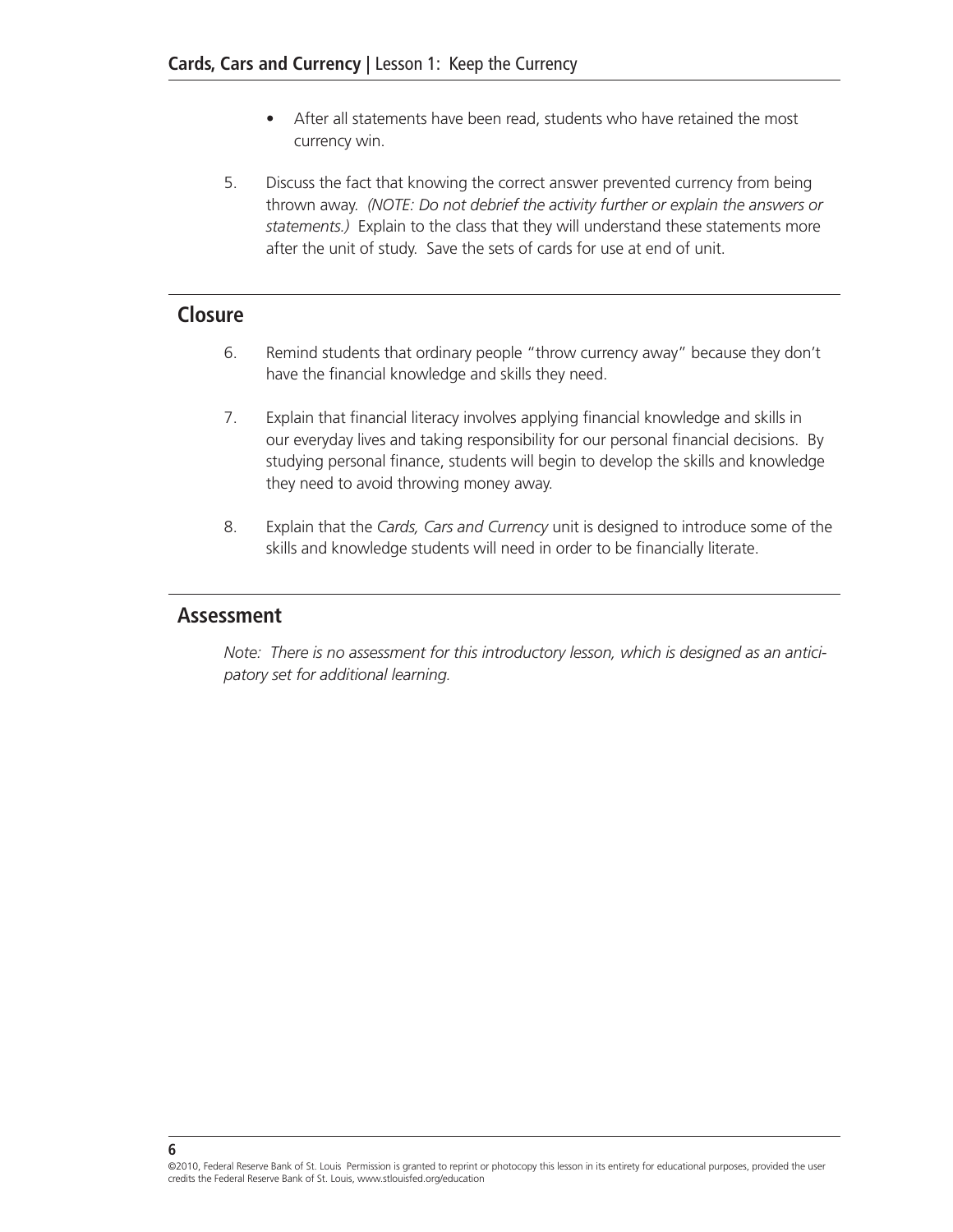# **Handout 1.1: Keep the Currency Score Sheet**

|     |                     | <b>Starting Balance</b> | \$200.00 |
|-----|---------------------|-------------------------|----------|
| 1.  | Keep your currency! | Deduct \$10             | \$       |
| 2.  | Keep your currency! | Deduct \$10             | \$       |
| 3.  | Keep your currency! | Deduct \$10             | \$       |
| 4.  | Keep your currency! | Deduct \$10             | \$       |
| 5.  | Keep your currency! | Deduct \$10             | \$       |
| 6.  | Keep your currency! | Deduct \$10             | \$       |
| 7.  | Keep your currency! | Deduct \$10             | \$       |
| 8.  | Keep your currency! | Deduct \$10             | \$       |
| 9.  | Keep your currency! | Deduct \$10             | \$       |
| 10. | Keep your currency! | Deduct \$10             | \$       |
| 11. | Keep your currency! | Deduct \$10             | \$       |
| 12. | Keep your currency! | Deduct \$10             | \$       |
| 13. | Keep your currency! | Deduct \$10             | \$       |
| 14. | Keep your currency! | Deduct \$10             | \$       |
| 15. | Keep your currency! | Deduct \$10             | \$       |
| 16. | Keep your currency! | Deduct \$10             | \$       |
| 17. | Keep your currency! | Deduct \$10             | \$       |
| 18. | Keep your currency! | Deduct \$10             | \$       |
| 19. | Keep your currency! | Deduct \$10             | \$       |
| 20. | Keep your currency! | Deduct \$10             | \$       |
|     |                     | <b>Ending Balance</b>   | \$       |

**7**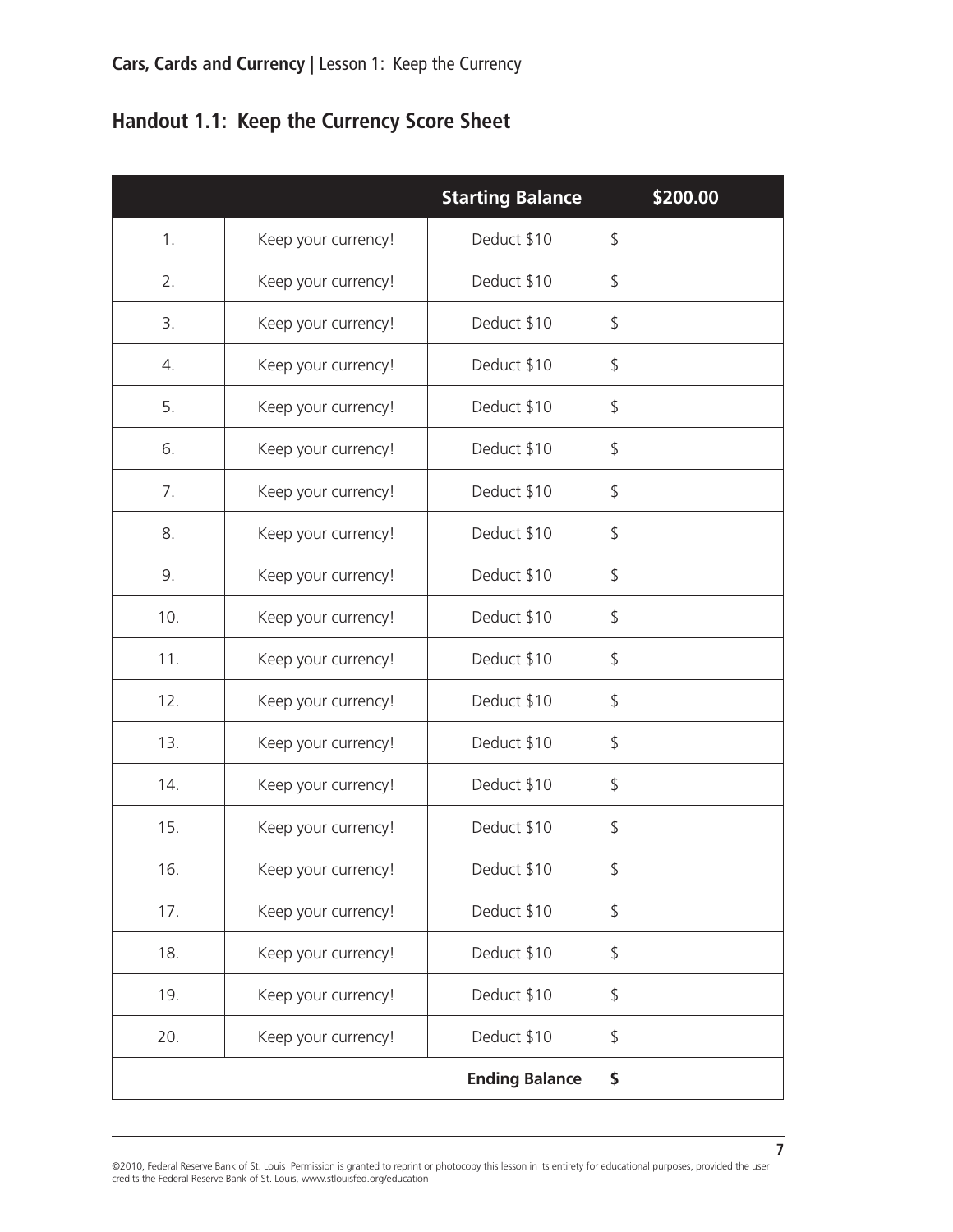#### **Handout 1.2: Keep the Currency Statements with Answers**

- 1. APR stands for "annual percentage rate" and is the cost of credit on an annual basis. *(True – APR describes the cost of credit on an annual basis.)*
- 2. Any person can secure and use a debit card. *(False A person must have a checking or savings account to secure and use a debit card.)*
- 3. A debit card does not have a revolving line of credit. *(True A debit card is used for a transaction that is deducted electronically from a cardholder's bank account.)*
- 4. The incentive considered most attractive by college students when choosing a credit card is the special store discounts offered with each card. *(False – The top incentive for college students when choosing a credit card is the reward program the card offers. [Special store discounts = 8 percent; rewards program = 28 percent])*

SOURCE: Experience.com 2006 College Life- Finances & Banking survey of 4,891 college students by Jan Yang and Keith Simmons, *USA TODAY,* Wednesday, Feb. 7, 2007

5. Beginning in 2010, if you have authorized the credit card company to allow transactions that will take you over your credit limit, the credit card company can impose only one fee per billing cycle. *(True: If you opt-in to allowing transactions that take you over your credit limit, your credit card company can impose only one fee per billing cycle.)*

Source: www.federalreserve.gov/consumerinfo/wyntk\_creditcardrules.htm

- 6. "Caveat emptor" is a Latin phrase that means the consumer is always right. *(False This saying means "buyer beware" and is meant to serve as a warning to consumers to make careful purchasing decisions.)*
- 7. The sum total of all payments paid on a car loan is equal to the purchase price of the car. *(False – The total amount of payments is the purchase price of the car plus interest and finance charges.)*
- 8. It is more advantageous to use a debit card than a credit card for purchases. *(False Both debit cards and credit cards have advantages and disadvantages.)*
- 9. By law, lenders who make car loans must charge all consumers the same fixed interest rate on contracts issued on the same day. *(False – Interest rates charged on car contracts will vary from one consumer to another, based on his or her credit report and credit history.)*
- 10. Most overdraft charges on bank accounts occur because people write checks when they don't have enough money in their account to cover the checks. *(False – According to the Center for Responsible Lending. Most overdraft charges on bank accounts [46.3 percent] are caused from debit-card purchases and ATM withdrawals.)*

SOURCE: Center for Responsible Lending, by Julie Snider, *USA TODAY*, Jan. 25, 2007.

<sup>©2010,</sup> Federal Reserve Bank of St. Louis Permission is granted to reprint or photocopy this lesson in its entirety for educational purposes, provided the user credits the Federal Reserve Bank of St. Louis, www.stlouisfed.org/education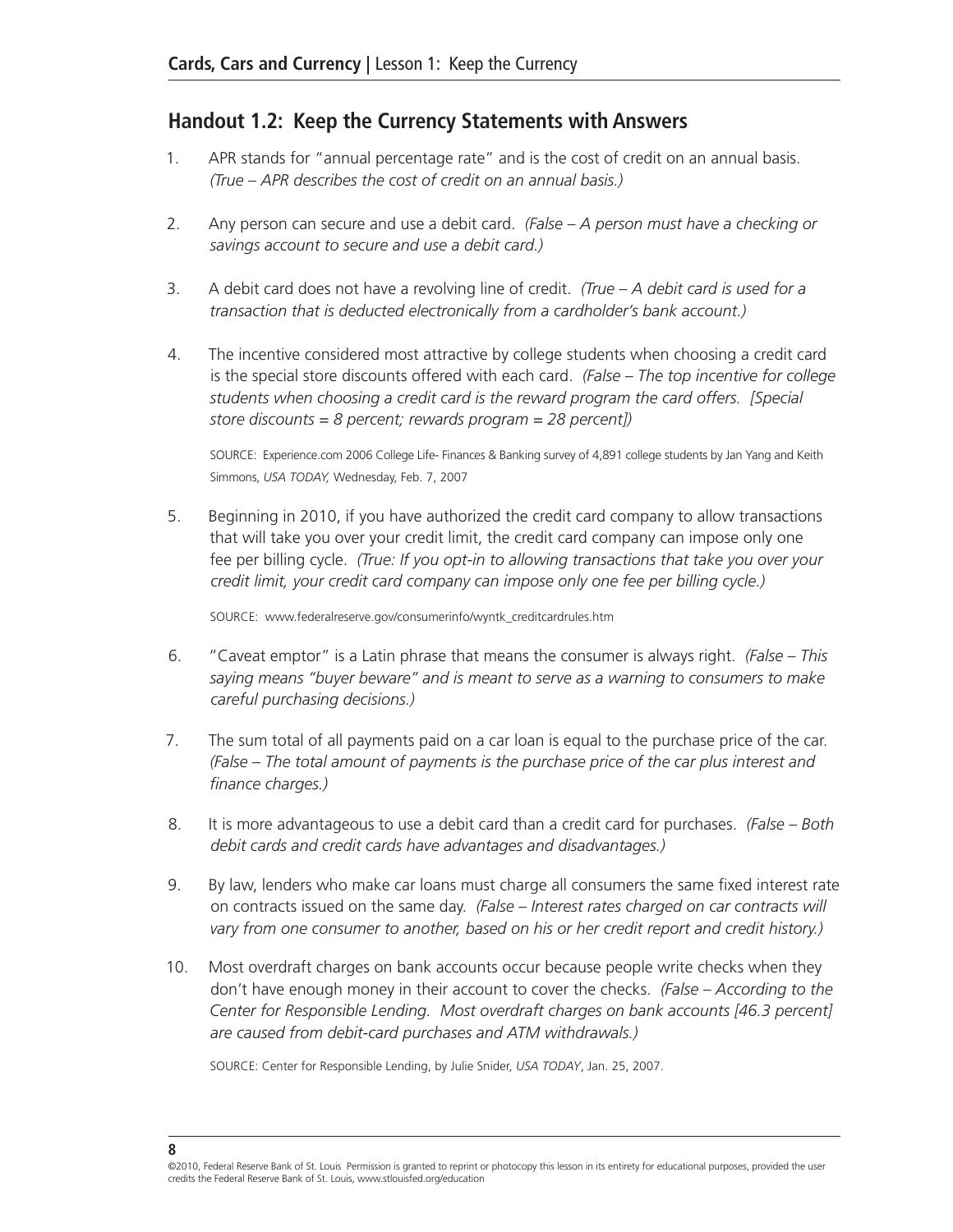# **Handout 1.2: Keep the Currency Statements with Answers, cont.**

- 11. A credit card lender does not require collateral for a credit card account because it is an unsecured loan. *(True – An unsecured loan is not backed by collateral, and is quite risky*  for the lender. The term "unsecured" means that the loan is not secured by anything *of value.)*
- 12. Beginning in 2010, if you want an increase in the credit limit on your credit card and you are under age 21 and have a credit card with a cosigner, your increase will be approved if you have made your payments on time for at least six consecutive months. *(False: If you are under age 21 and have a card with a cosigner and want an increase in the credit limit, your cosigner must agree in writing to the increase.)*

Source: www.federalreserve.gov/consumerinfo/wyntk\_creditcardrules.htm

13. Beginning in 2010, financial institutions are required to provide all customers standard overdraft services for debit cards and ATM transactions. *(False: Beginning in 2010,*  financial institutions must give consumers the choice as to whether overdraft service will *apply to debit card and ATM transactions.)*

Source: www.federalreserve.gov/consumerinfo/wyntk\_overdraft.htm

14. Because of the easy access to credit cards, the number of credit card transactions exceeds the number of debit card transactions by more than one-third. *(False: There are more debit card transactions than credit cards transactions.)*

Source: *The Nilson Report*, Dec. 2009, Issue 938

- 15. If a credit card is lost or stolen, the maximum amount a cardholder must pay is \$50. *(True – The Truth in Lending Act is a federal law that protects cardholders against unauthorized use of their credit cards. If a card is lost or stolen, the maximum amount a cardholder must pay is \$50.)*
- 16. Debit cards are the same as ATM cards. *(False Debit cards differ from ATM cards in that debit cards can be used to make purchases. Although an ATM card is a type of debit card, it is used to access a computer to get cash, make deposits or transfer money between accounts and is not used to make purchases.)*
- 17. If a consumer does not make payments on a loan for a vehicle, the vehicle is repossessed and sold by the creditor, thus eliminating the consumer's debt. *(False – The debt is eliminated only if the vehicle sells for the amount of the loan. If the vehicle is sold for less than what is owed, the consumer is responsible for the difference and still has a debt to pay.)*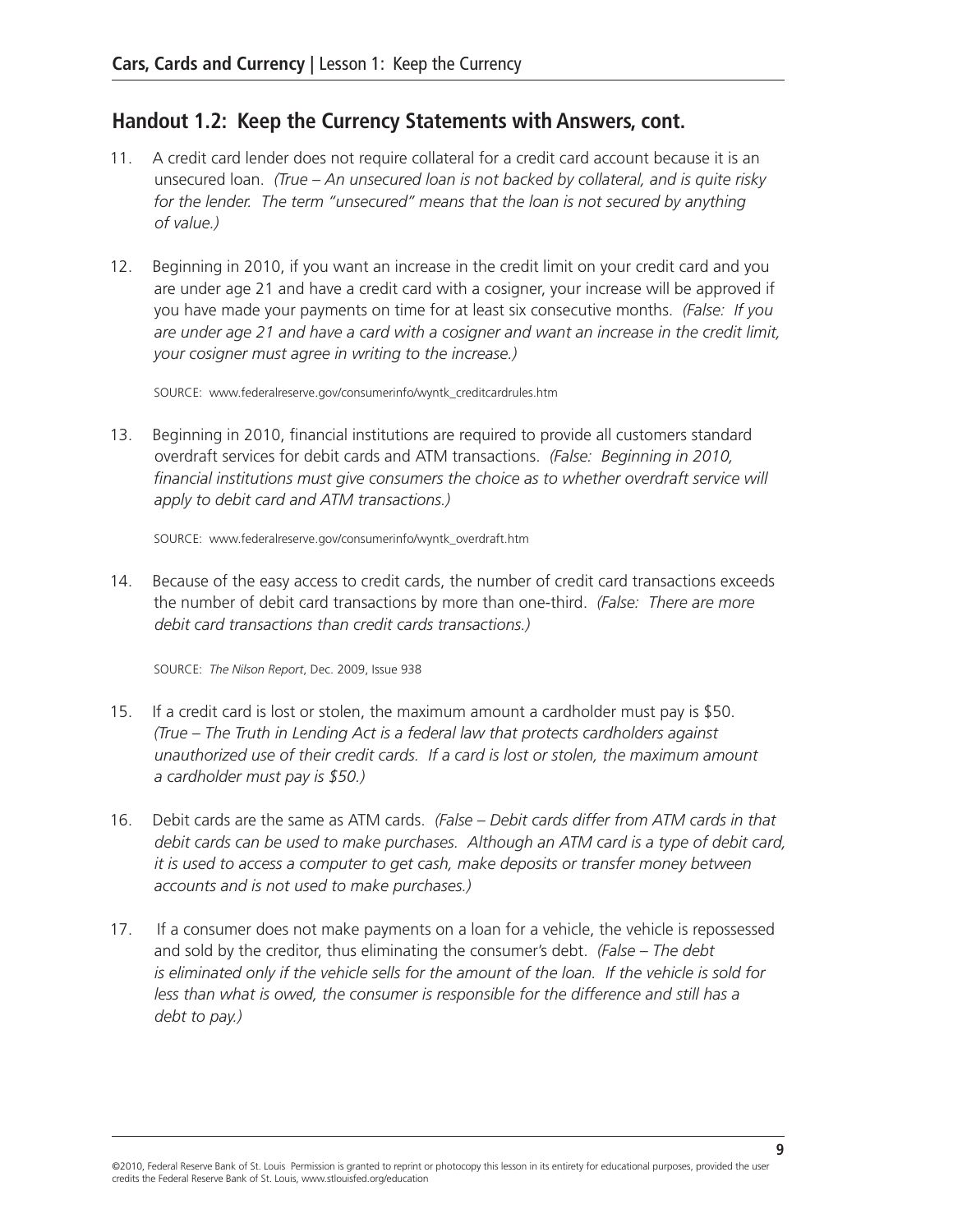- 18. When a car dealership has several promotional offers and incentive programs, the best deal for the buyer will be the one that offers a zero-percent interest rate because there will be no interest charges to pay. *(False – Promotional offers and incentive programs can be quite different, and each should be considered individually to determine which is best. A loan with a zero-percent interest rate is not always the best deal.)*
- 19. The interest rates on car loans are usually lower than on unsecured loans because there is less risk to the lender. *(True – A car loan is secured by the car. The car can be repossessed if terms of the contract are not kept.)*
- 20. Consumers should record their transactions in a check register at the end of the month when they receive their bank statement. *(False – Consumers should record transactions as they occur to prevent being overdrawn.)*

©2010, Federal Reserve Bank of St. Louis Permission is granted to reprint or photocopy this lesson in its entirety for educational purposes, provided the user credits the Federal Reserve Bank of St. Louis, www.stlouisfed.org/education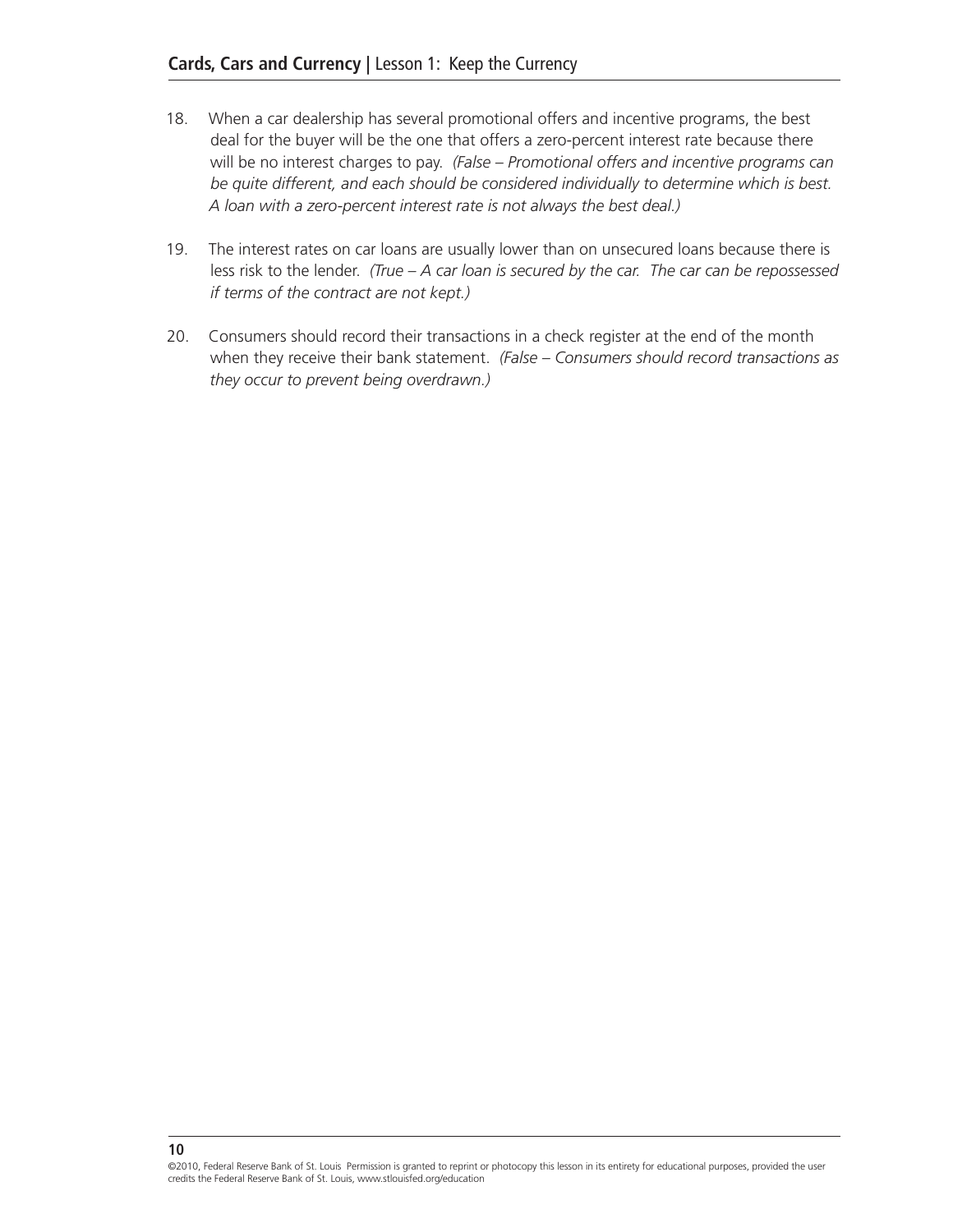# **Handout 1.3: T Cards**



©2010, Federal Reserve Bank of St. Louis Permission is granted to reprint or photocopy this lesson in its entirety for educational purposes, provided the user<br>credits the Federal Reserve Bank of St. Louis, www.stlouisfed.o